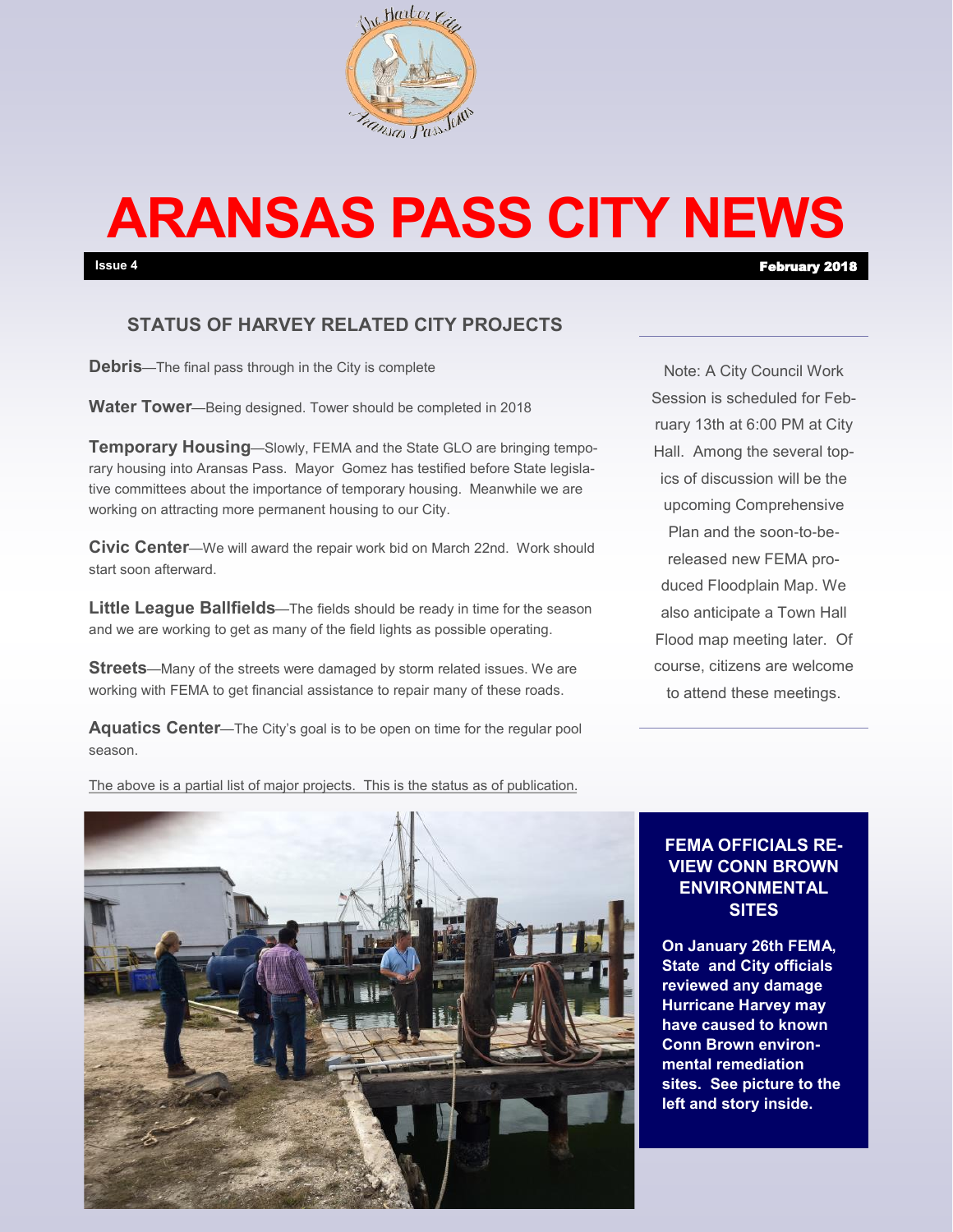

The Johnson Street paving work, as seen above, is part of a 2014 Bond Project. \$125,675 is budgeted for this task. This work is necessary because Johnson was damaged during extensive utility line installations. This paving job is now complete.

## **CITY COUNCIL TO ACT ON THREE ENVIRONMENTAL SITES AT CONN BROWN HARBOR**

The Aransas Pass City Council is Scheduled to act February 5th on the remediation of three environmental sites at Conn Brown Harbor. The sites are highlighted in yellow, red and black in the aerial photo below. The locations have long been in need of final remediation and closing out. This will allow the conclusion of years of work. The City is working with TCEQ and LNV Engineering on this issue.



## **CAPTAIN PEARCE NAMED CITY EMPLOYEE OF THE YEAR**

During the annual Chamber of Commerce Awards Banquet on January 26th, Captain Lynn Pearce, the Administrative Captain for the Aransas Pass Police Department, was named City Employee of the Year. Capt. Pearce is responsible for Emergency Management. His work prior to, during and following Hurricane Harvey was recognized at the event. In announcing the honor, City Manager Gary Edwards, said it was almost impossible to select someone from a city government that is filled with Hurricane Harvey Heroes. However, Capt. Pearce's work deserves special recognition.

Chief Eric Blanchard said Captain Pearce's efforts in preparing for and management during Hurricane Harvey is recognized statewide.

Left: Capt. Pearce. Right: City Manager Edwards

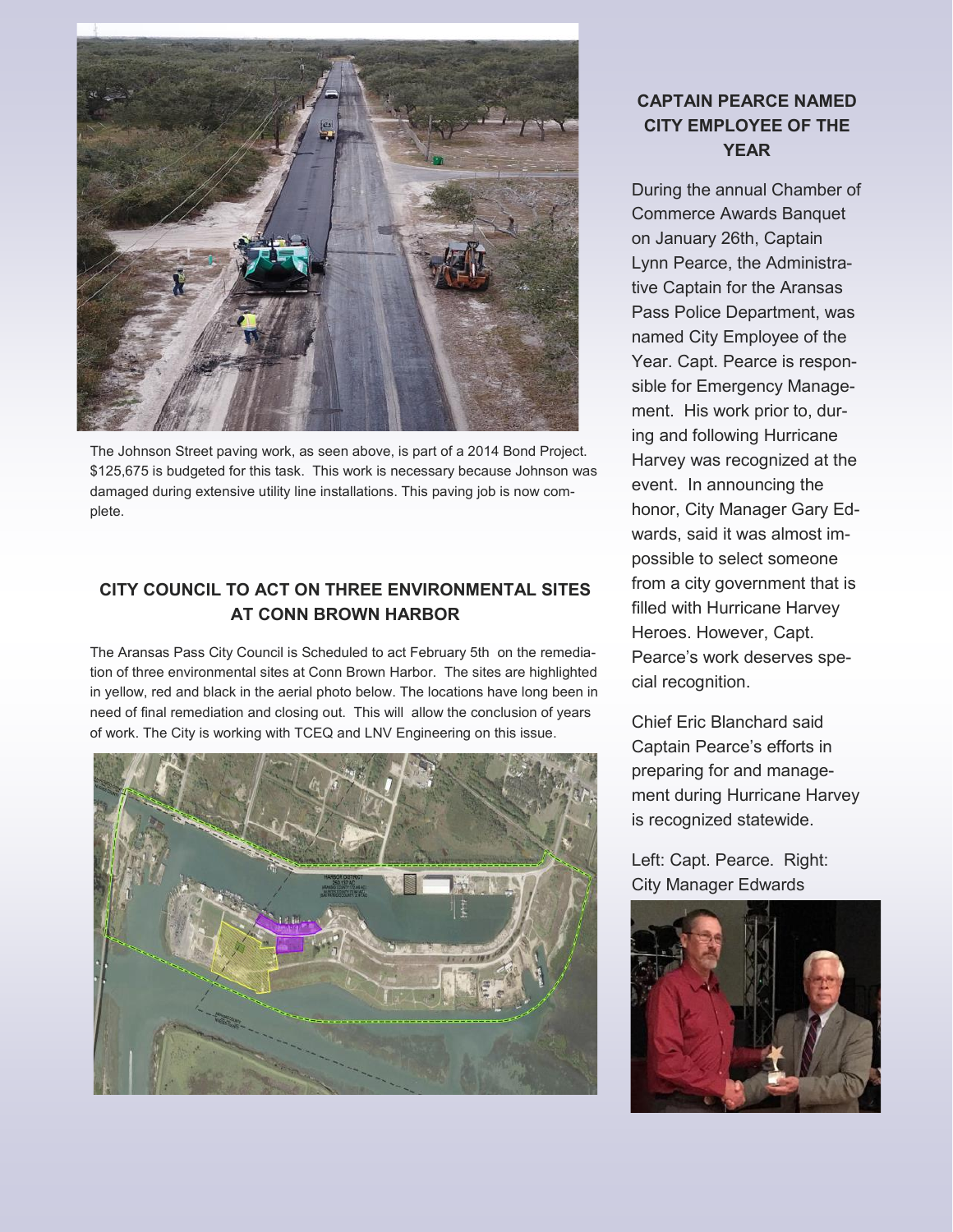# **CITY COUNCIL TOURS WASTEWASTER PLANT**

On January 8th the City Council toured the wastewater plant (see picture below). The tour provided Public Works Director Fernando Quintanilla an opportunity to point out major challenges facing the aging plant. Other staff members were on hand to update the Council on the status of the various storm related projects .







# **MONTHLY FINANCIAL REPORT**

The above graphs were prepared by Finance Director Sandra Garcia. They show how the Aransas Pass revenues and expenditures are tracking. In both charts, the blue represents the amount budgeted and the brown represents the amount actually spent; or in the case of revenues, the amount actually received .

Each month the Finance department gives a verbal and written report to the City Council about the status of City finances. The above charts were used in the January report. Director Garcia also gives a report on the status of City investments.

In this month's report, it is clear that expenditures are doing well, although it is early in the year. Revenues are doing surprisingly well considering we are dealing with a post-Harvey economy. Again, that is the snapshot as of this date.